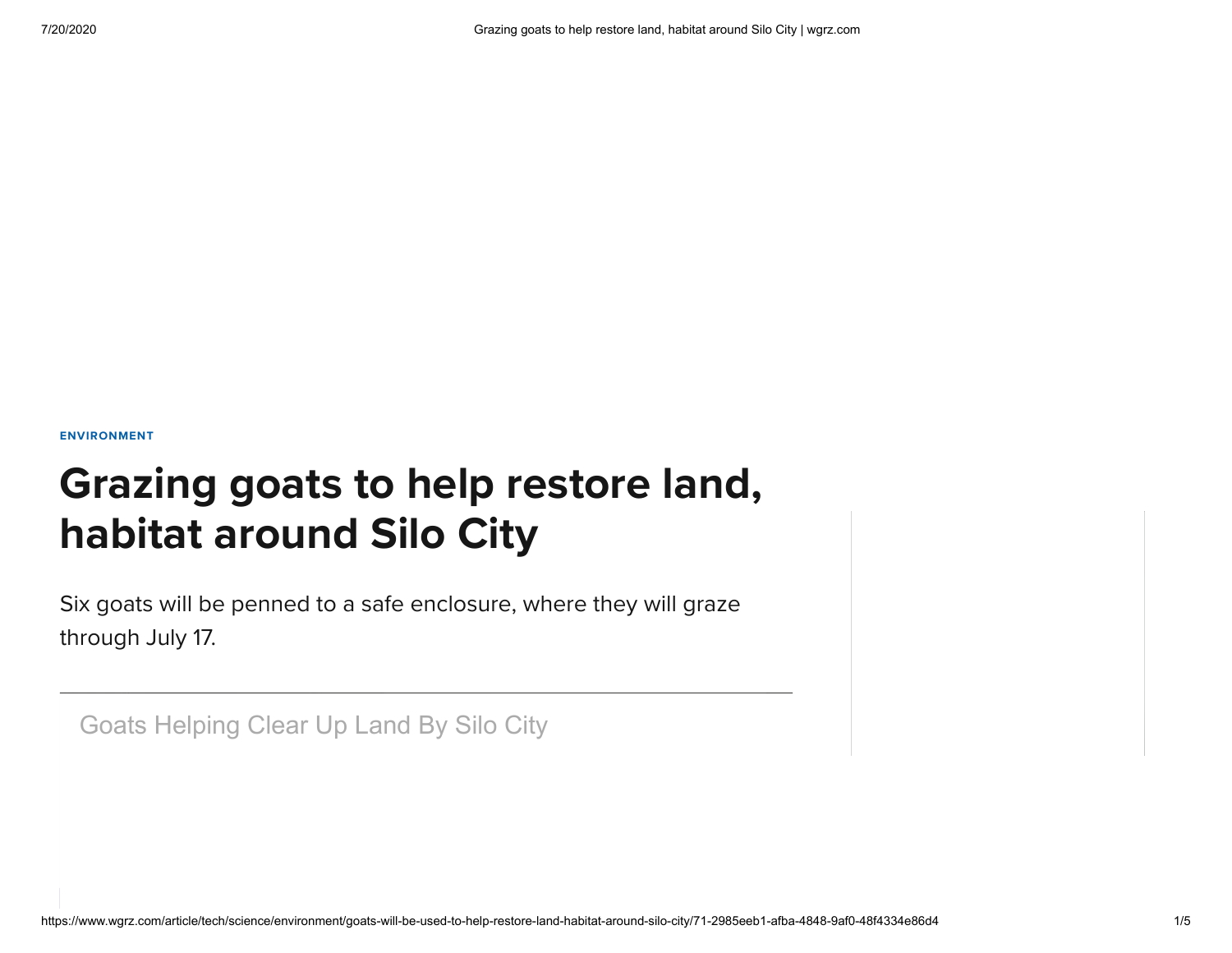Author: WGRZ Staff Published: 7:36 PM EDT July 10, 2020 Updated: 3:42 PM EDT July 11, 2020



BUFFALO, N.Y. — There's a unique way that some land and wildlife habitat will be restored around Silo City in Buffalo.

You'll now be able to see some goats out there grazing on the vegetation to help clean up and restore the land there.

It's a partnership between Silo City, the land conservancy, and a group called Let's Goat Buffalo.

"These goats are not only adorable, they're also important. They're tipping the balance towards a more diverse ecosystem. The result will be beauty and color in the landscape, new homes for butterflies, improved water quality, and a stronger web of life."

Lieutenant Governor Kathy Hochul was also at Friday's event.

"This collaboration is tackling a major problem of invasive plants in an exciting and innovative way," Hochul said. "The project with the Western New York Land Conservancy offers a unique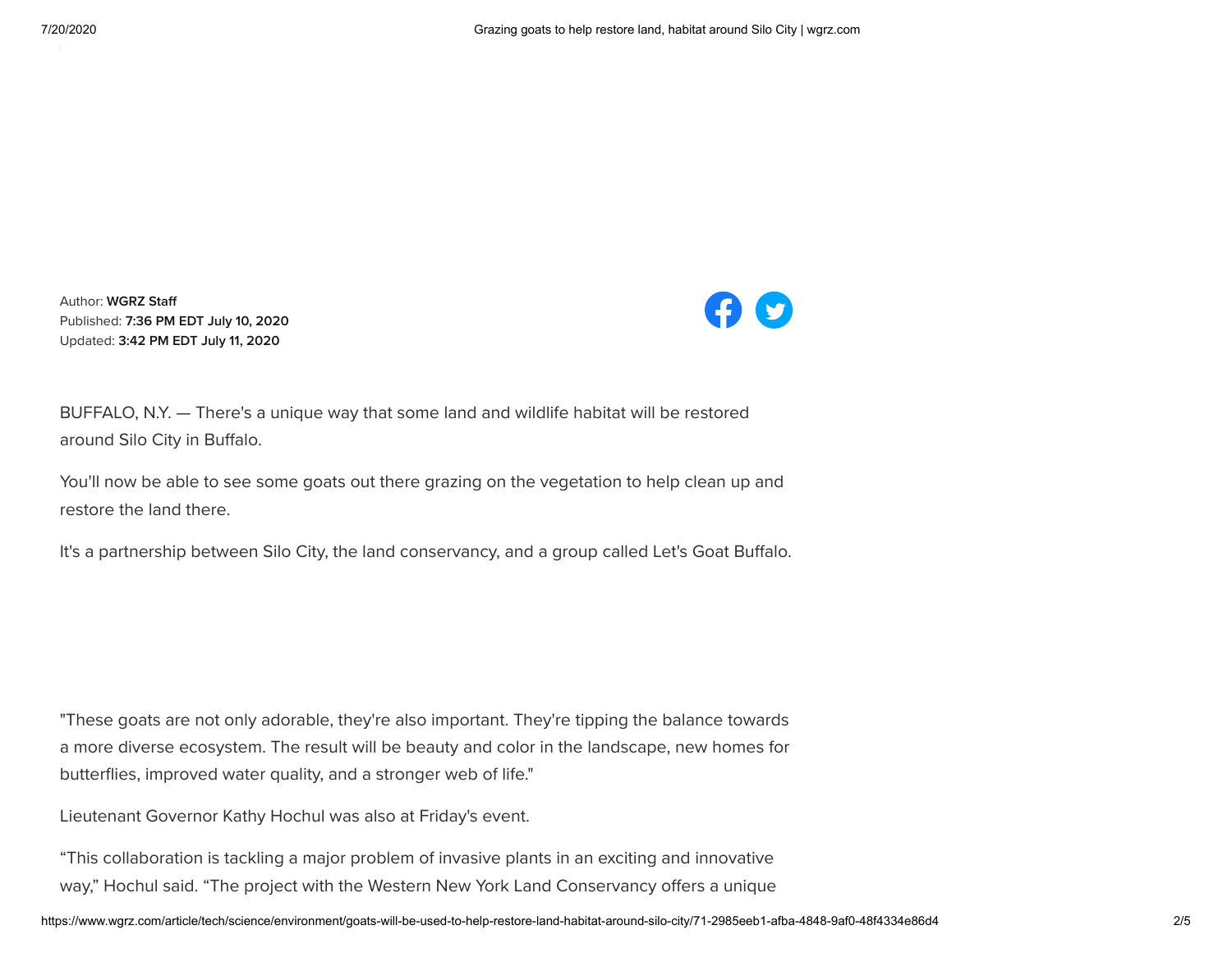opportunity to explore creative solutions while adapting infrastructure for modern use as part of the ongoing efforts to develop The Riverline.

"These goats are an important investment in a revitalized Silo City and will continue to help stimulate growth and success in Buffalo and the entire Western New York region."

This is just a step in creating a new nature trial and greenway connecting Canalside to the Buffalo River by Riverbend.

Six goats will be penned to a safe enclosure, where they will graze through July 17. Their droppings, meanwhile, will add nutrients to the soil, according to Let's Goat Buffalo.

"Pairing environmental protection with revitalization creates a winning formula for resilient communities," Congressman Brian Higgins said. "It spurs increased economic activity, which leads to healthier neighborhoods, stronger economies, and increased tourism. This collaboration between Let's Goat Buffalo, Silo City, and the Western New York Land Conservancy supports new and creative solutions for urban revitalization."

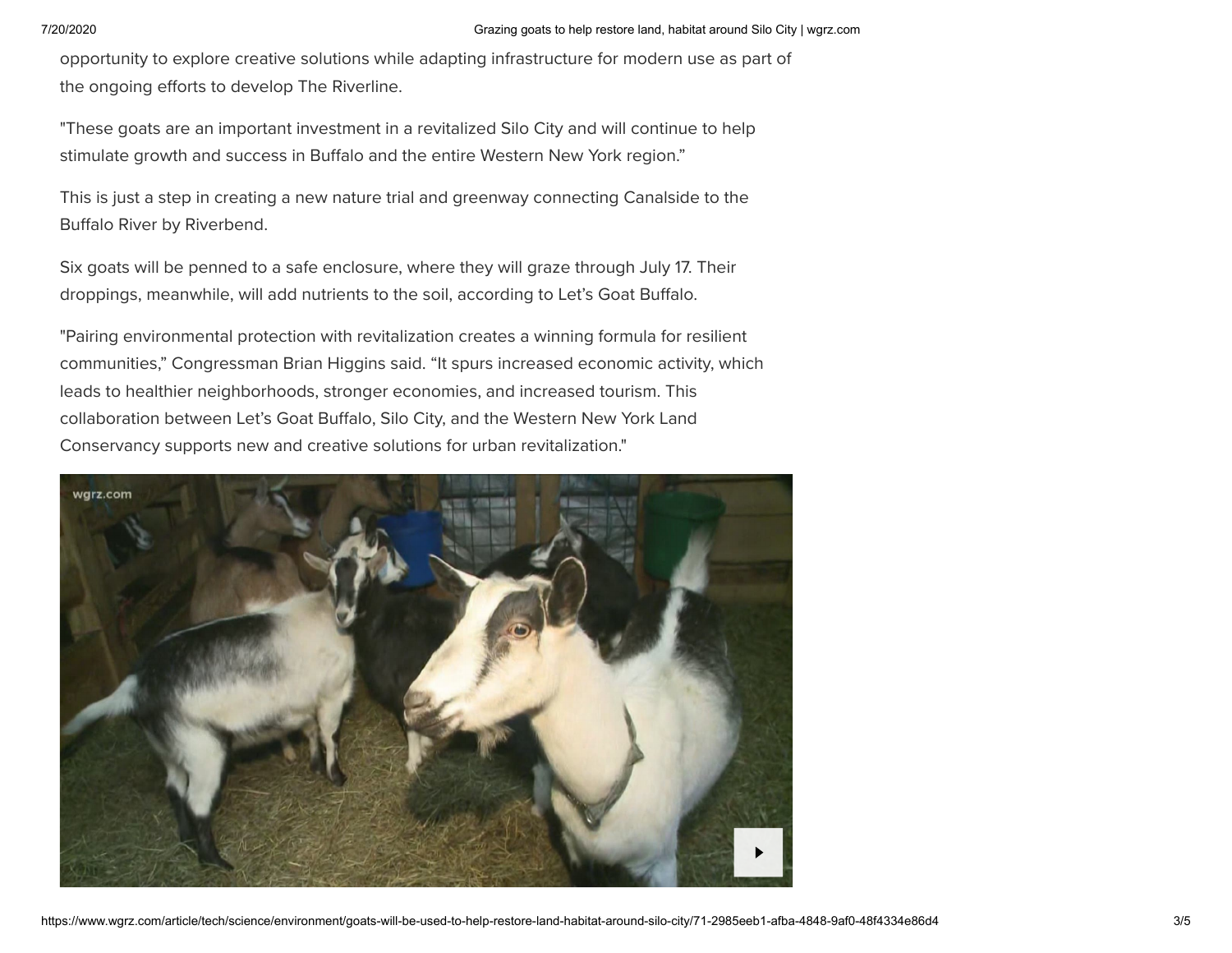RELATED: Erie County [Fairgrounds](https://www.wgrz.com/article/news/health/coronavirus/erie-county-fairgrounds-to-host-youth-in-ag-events-in-august/71-43a80de4-5cfe-4526-8dfb-6d300c4c0164) to host 'Youth in Ag' events in August

RELATED: Niagara County Down Under hosting free [drive-thru](https://www.wgrz.com/article/news/local/niagara-county-down-under-hosting-free-drive-thru-zoo-in-clarence/71-feccb37d-9d7b-4bd7-aedc-6057aed86d09) zoo in Clarence

RELATED: Kelkenberg Farm draws crowd with [drive-through](https://www.wgrz.com/article/entertainment/kelkenberg-farm-draws-crowd-with-drive-through-event-in-clarence/71-ae479921-def9-440e-927c-09f2abc318c4) event in Clarence



[Sponsored Links](https://popup.taboola.com/en/?template=colorbox&utm_source=tegna-wgrz&utm_medium=referral&utm_content=thumbnails-h2:Below%20Article%20Thumbnails%202nd:) [by Taboola](https://popup.taboola.com/en/?template=colorbox&utm_source=tegna-wgrz&utm_medium=referral&utm_content=thumbnails-h2:Below%20Article%20Thumbnails%202nd:)

**[3 Ways Your Dog Asks For Help](https://drmartypets.com/cmd.php?ad=874199&utm_source=taboola&utm_medium=referral#tblciGiAfm0Px3reQ-yRvfxzpk17Kz2I4p0Tr5ZEhVcjIPbrCiSCTu0Q)**

**Dr. Marty Nature's Blend**

# **[Look Closer, The Photographer Was](https://zenherald.com/humor/wedding-photo-fails/?utm_source=Taboola&utm_medium=CPC&utm_content=tegna-wgrz_1037847&utm_campaign=Dup4_124350_Zen-Herald_0624-Dup4_Wedding_US_DESKTOP_JJ&utm_term=5347639&l=a) Not Expecting This Photo**

**Zen Herald**

#### **[Burning Man Photos That We Don't See Often](https://retrotreat.com/192057-amazing-burning-man-pictures.html?amo_session=192057_3012&m=0&utm_source=taboola&utm_medium=1037847#tblciGiAfm0Px3reQ-yRvfxzpk17Kz2I4p0Tr5ZEhVcjIPbrCiSDK20s)**

**Amomedia**

### **[Mom Booted From Water Park Because All The Men Can't Stop Staring](http://track.top5.com/c/aeea18d5b810f0ca?p=mom-kicked-out-of-water-park&utm_source=taboola&utm_medium=tegna-wgrz&utm_campaign=rap-ddd-tab-waterpark_t1_BL_SB_MK_CLO_0606&utm_content=4871358&layout=top1&top1)**

**Top 5**

## **[Her Dress Went Down In ACM History](https://www.livingly.com/The+Most+Daring+Gowns+Ever+Worn+To+The+ACM+Awards?utm_source=tabo&utm_medium=cpc&utm_campaign=Tabo-LV-Stories-NBB-US-Desktop-SAFE-Daring-Dresses-ACM&utm_content=tegna-wgrz)**

**Livingly**